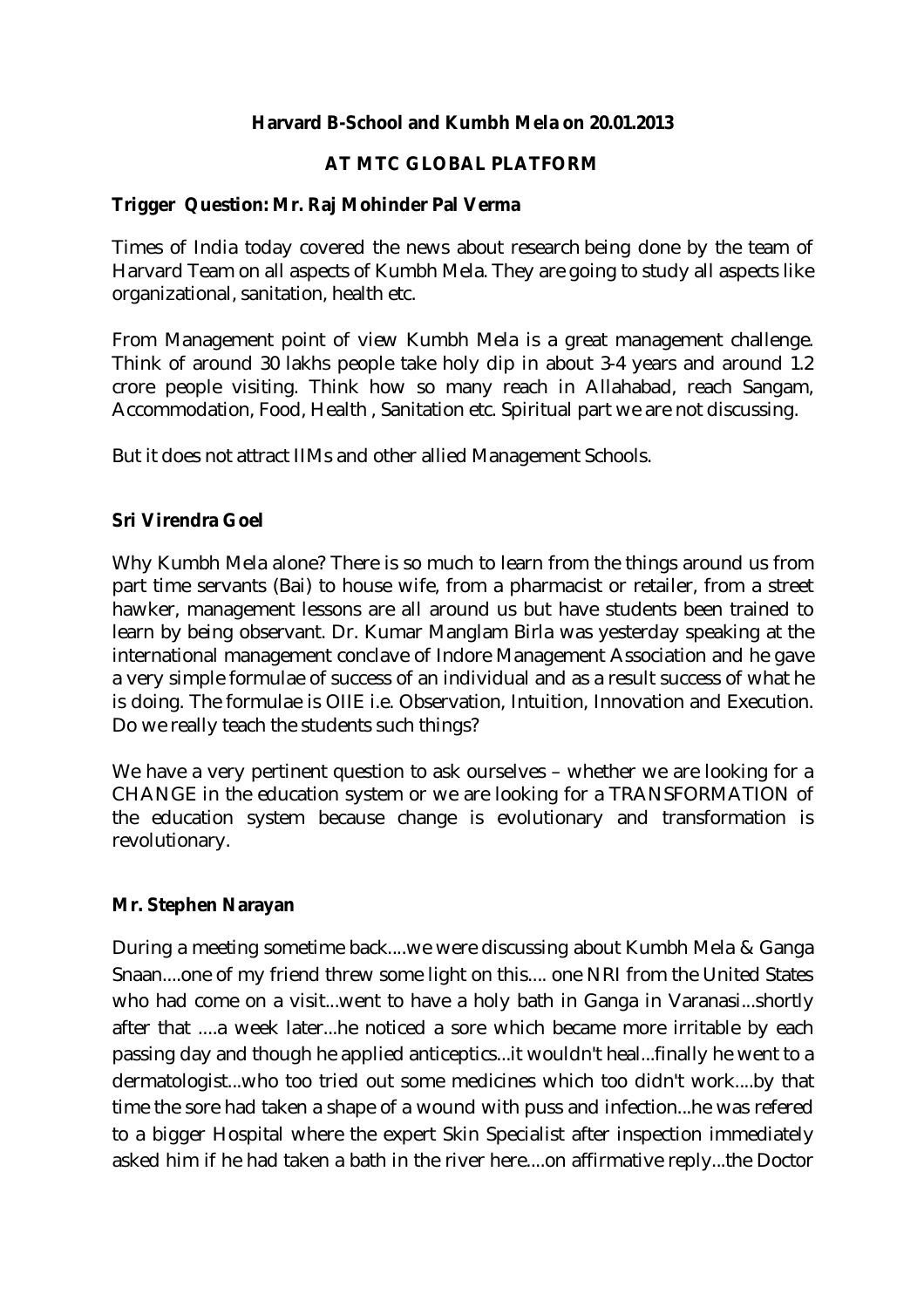told him that he had contracted some bacteria which had spread through his leg and that would require amputation to save the leg....the poor man was horrified...he then approached some bigger Hospital in the capital where after an extensive treatment they contained the bacteria but warned him not to expose himself again..... we all know that half burnt bodies are also immersed in Ganges leaving it to the turtles to do the finishing...a nick or a bite from these flesh eating turtles is also sufficient to spread the disease..... We all are aware that Kumbh also brings many Saadhu's from the Himalayan ranges who take bath just once in a year....Religious sentiments apart..any educated person who is hygiene conscious would agree that such festivals also result in pollution of the already scarce water resource and going by the news accounts of all channels, the water level this time at Sangam was just about 3 to 4 feet only..... So much for Water Conservation & Fight for a Green Planet.

# **Sri Virendra Goel**

I have one simple question, if water of Ganga is so polluted, why there is no epidemic, why there are only one or two cases of some bacterial infection. Don't we see problem of unknown infection under best of the hygienic conditions. Day in and day out we hear cases of septicemia in best of the hospitals.

# **Dr. RP Singh**

I agree that there has never incidentally been any great catastrophe due to pollution in Ganga river during Kumbh Mela. However, that can not justify or reduce the gravity of poor condition of our rivers including Ganga. I was in Allahabad during 1978 Kumbh mela as a student of Allahabad university. Even those days it was highly polluted. It has become worse since then and need drastic steps to not only arrest the further pollution but cleanse it from present state itself, our religious sentiments apart. Regards, Dr R P Singh

## **Mr. Stephen Narayanan**

Well...it could be because we are more resistance then others who went abroad and lost their immunity along with their Resident Status.... also the entire Media some time back pointed out the origin of Super-Bug from Indian Hospitals. As you rightly pointed out....septicemia is nowadays very common....we often come across some realities which defy science and logic..... an uneducated Farmer's son....who can cure and heal diseases which the most experienced Doctors at times give up and throw their towel.... It Only Happens In INDIA. :)

## **Sri Virendra Goel**

There is no doubt about the poor condition of the river, basically because untreated effluent is being released in the Ganges throughout its path of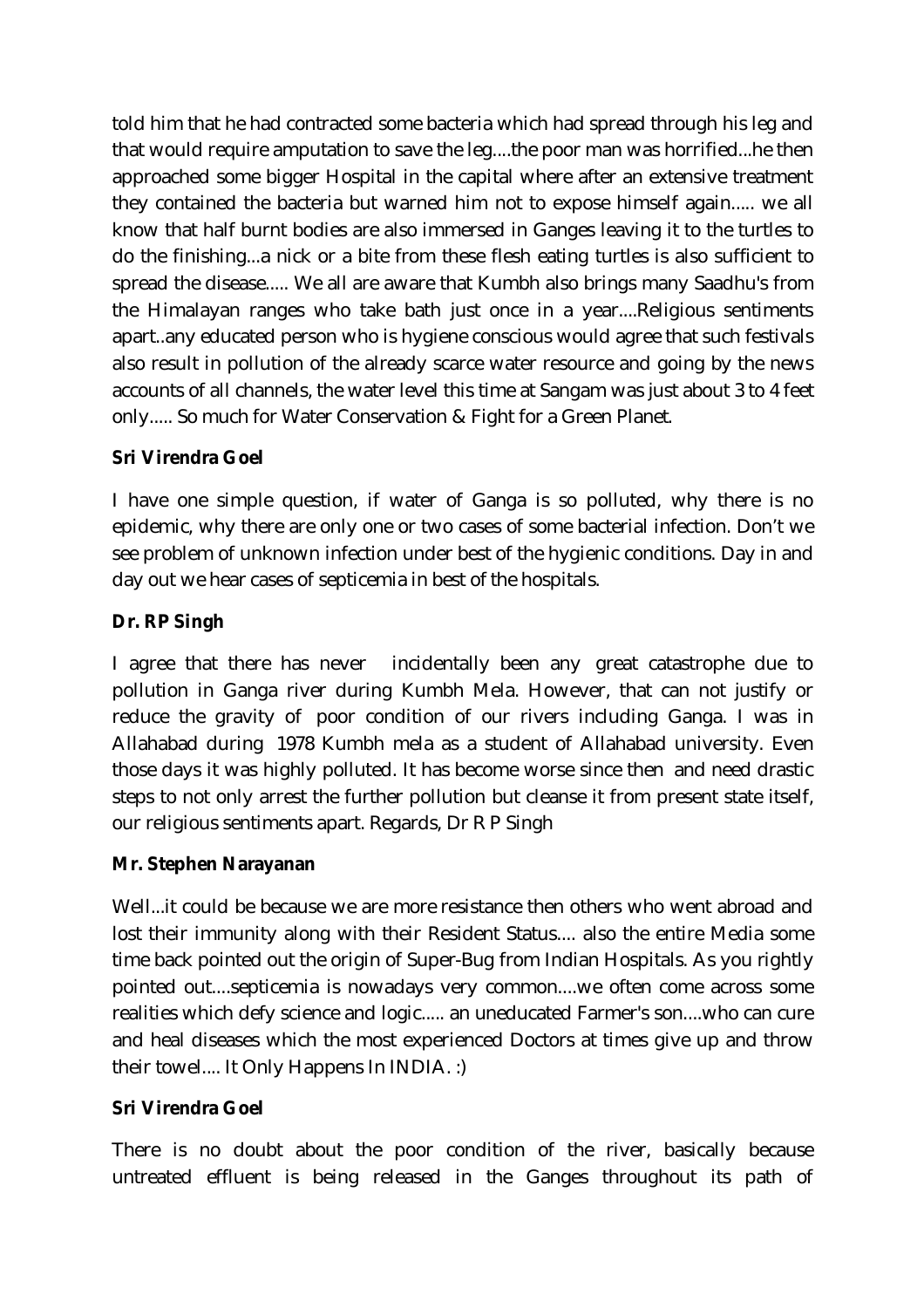travel and this fact is known to most Indians. Polluted water is visible to even naked eyes, still people's faith in Ganges' healing powers and its religious and spiritual importance has remained undisturbed. Hence, there is no logic in saying that such festivals are a burden on the environment and should not be held.

Yes, it happens only in India and there are millions and billions of Hindus who believe that Kumbh is one occasion to attain Nirvana – this despite the fact that Ganga has been polluted their own people by discharging all kinds of untreated affluent in the river and despite the hardships they have to go through to have a holy dip on the occasion. We cannot advocate the futility of such festivals on grounds of hygiene or stress on the environment or any other ecological reasons. I must clarify here that despite leaving an hour away from another Ardh Kumbh place Ujjain I have never gone to have holy dip in river Kshipra during Kumbh or went for pilgrimage to any such mass gatherings.

### **Mr. Stephen Naryananan**

The fact remains that the growing population needs water for sustaining. It was being said a couple of years back that the next war would be fought over water - and we already see the indication in form of face off between China - Japan & India. Our own states are fighting each other for their share of Water....we have Tamil Nadu in a constant fight with Karnataka for water....and in Center - Delhi....the National Capital has to beg from Haryana & U.P. And most of the times each of the states have different parties in power who wants to dominate the other so it is national level ragging which even the Courts have been unable to unravel.

Haryana has already banned constructions of further Malls - advising the builders to make their own arrangment for water as the ground water level tablet has dropped drastically.

Humanity has no other option but to wait for the Glaciers of the North Pole and the South Pole to melt so that the whole world could once again be covered by water....and we could all be water-borne.

### **Prof. Arun K Deshmukh**

I don't understand the fiasco,

We hype the things only after some foreign entity starts emulating it. Why we began discussing this Kumbh Mela on MTC? just because Harvard shown its interest in it.

Would we discuss it, had it been business as usual?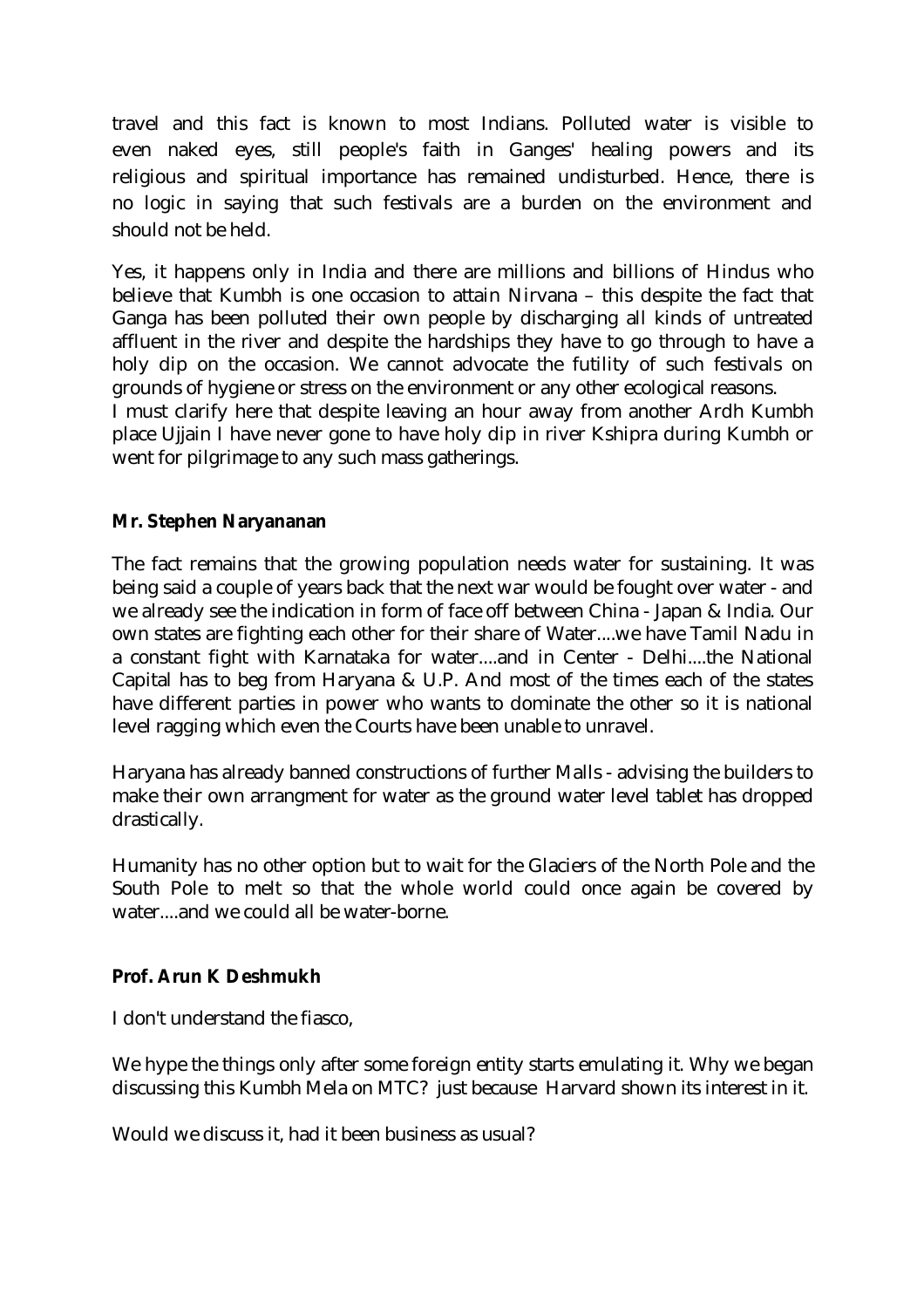Why don't any of our so called institutes on national importance viz., IITs, IIMs etc came forward to commence such studies.

We came to know DHARAVI only after it was well studied by Harvard.

Have we become intellectually bankrupt to see the opportunities around?

## **Dr. Prabhakar Waghodekar**

It is good luck that Indian intellectuals felt a need to talk/write about Kumbh Mela after knowing some Harvard students have picked up phenomenon called Kumbh Mela.

Let me state that Kumbha Mela is not a crowd, at the most it is equivalent to fair (Jatra). In Maharashtra since 500 years on the eve of Ashadhi Ekadashi thousands of devotees walk down to Pandharpur from all corners of the state called Dindi and from neighbouring states like Karnataka and Andhra. Same thing can be mentioned about Tarkeshwar in West Bengal and other states are having one or the other event like Dindi. Kumbha Mela and Half Kumbha Mela are being regularly held since thousands of years.

For Kumbha Mela crores of people totally unknown to each other, with different culture, different languages, march voluntarily towards the place of Mela at their own cost (money and physical), not for material gain but something abstract, peace of mind, or some spiritual gain or so. It is really a mystery even for our information era: What is that hidden thread that brings so many people together?

Is our present knowledge enough to unfold this secret? Is it appropriate to look at it in the eyes of the existing Research Methodoloy or of some jargon like management terminology, or marketing or so?

Most of the research work or the world of business is active for material gains: good dividends to share holders (those who contribute capital to business) and excellent wages to employees (who in turn sell their human power and energy). Hence the terminology of management is revolving around these goals, social obligations, social/community benefits, etc., if they do exist, are merely the by products. In short, we need to reformulate our methodologies.

I have been thinking in this direction since a decade, but in vain. My query is: How could Adi Shankaracharya (who might have initiated Kumbha Mela: I am not sure) just in a decade or so (he became active by the age 18 or so and took samdhi at the